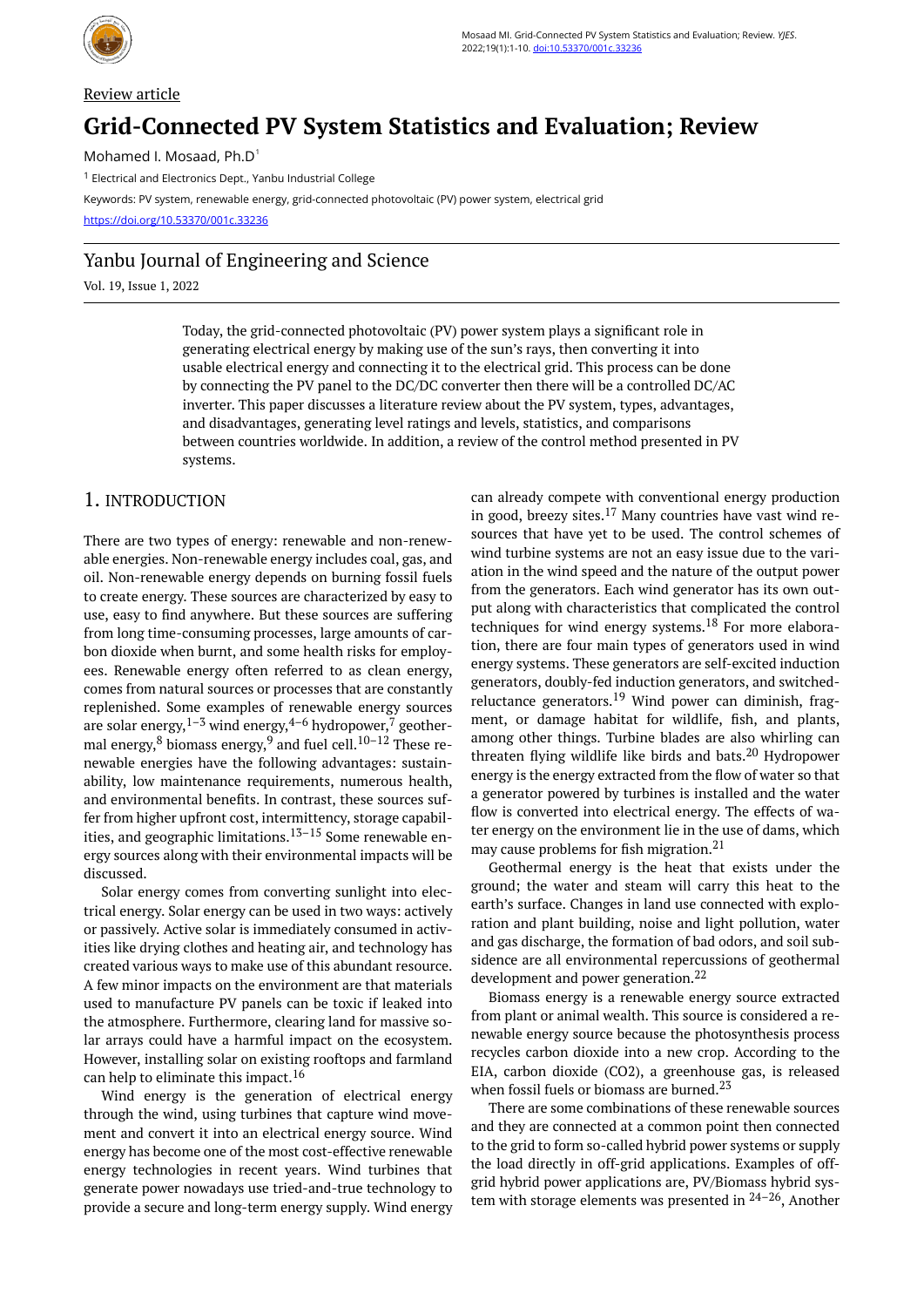<span id="page-1-0"></span>

**Figure 1. Annual growth for renewable energy electricity generation by source** 

<span id="page-1-1"></span>off-grid hybrid power system consisting of PV/Wind/fuel cell was investigated in 27,28. Grid-connected hybrid power systems were introduced by many researchers with different applications and methodologies. The on-grid hybrid power systems optimal configuration with different optimization techniques were studied in  $29-32$ . Some analysis about the percentage of generation of different renewable sources between 2018 and 2020 will be investigated (IEA).<sup>33</sup>

PV represents the highest generation level from the available renewable sources. It was 36% in 2018, while all other sources were 26%, as shown in [Figure 1.](#page-1-0) The generation levels in 2019 and 2020 were reduced compared to 2018 due to Covid 19.

From this review, solar energy is the most used renewable energy source. This paper presents a review of solar energy, statistics, and applications.

## 2. PHOTOVOLTAIC (PV) SYSTEM

Solar photovoltaic produce electricity from photons that come from sunlight. PV cells contain thin semiconducting material layers with different charges between the top and bottom layers. When sunlight hits the modules on solar photovoltaic cells, the semiconducting material has electrons that absorb the photons, so electrons get energized. These move between the top and bottom layers of the semiconducting material. This movement produced direct current (DC) that can be converted to AC by some power electronic switches.<sup>34</sup>

As shown in **Figure 2**, the PV module is modeled as a current source with diode, series, and shunt resistances.

The PV system's I-V characteristics are represented as:



**Figure 2. Equivalent circuit for solar cells** 

$$
I=n_pI_{pv}-n_sI_o\left[\exp\left(\frac{V+I.\,R_s\left(\frac{n_s}{n_{sh}}\right)}{V_T}\right)-1\right]\\-\left[\frac{V+I.\,R_s\left(\frac{n_s}{n_{sh}}\right)}{R_{sh}\left(\frac{n_s}{n_{sh}}\right)}\right]\qquad \qquad (1)
$$

where  $I$  and  $V$  are the PV panel output current and voltage respectively.  $I_{pv}$  is the PV current;  $I_o$  is the reverse saturation current;  $n_s$  is the number of PV cell connected in series, and  $n_{sh}$  is the number of the PV cell connected in parallel. While  $R_s$  describes resistance in series connection, and  $R_{sh}$  describes the resistance in parallel connection.  $V_T$  is the thermal voltage of the module which is a function in the electron charge.

The PV has two characteristics that are I-V and P-V characteristics. These characteristics are affected by the enviromental conditions including temperature and irradiance. The effect of these two environmental conditions is shown in Figures  $\frac{3}{2}$  and  $\frac{4}{2}$  $\frac{4}{2}$  $\frac{4}{2}$ .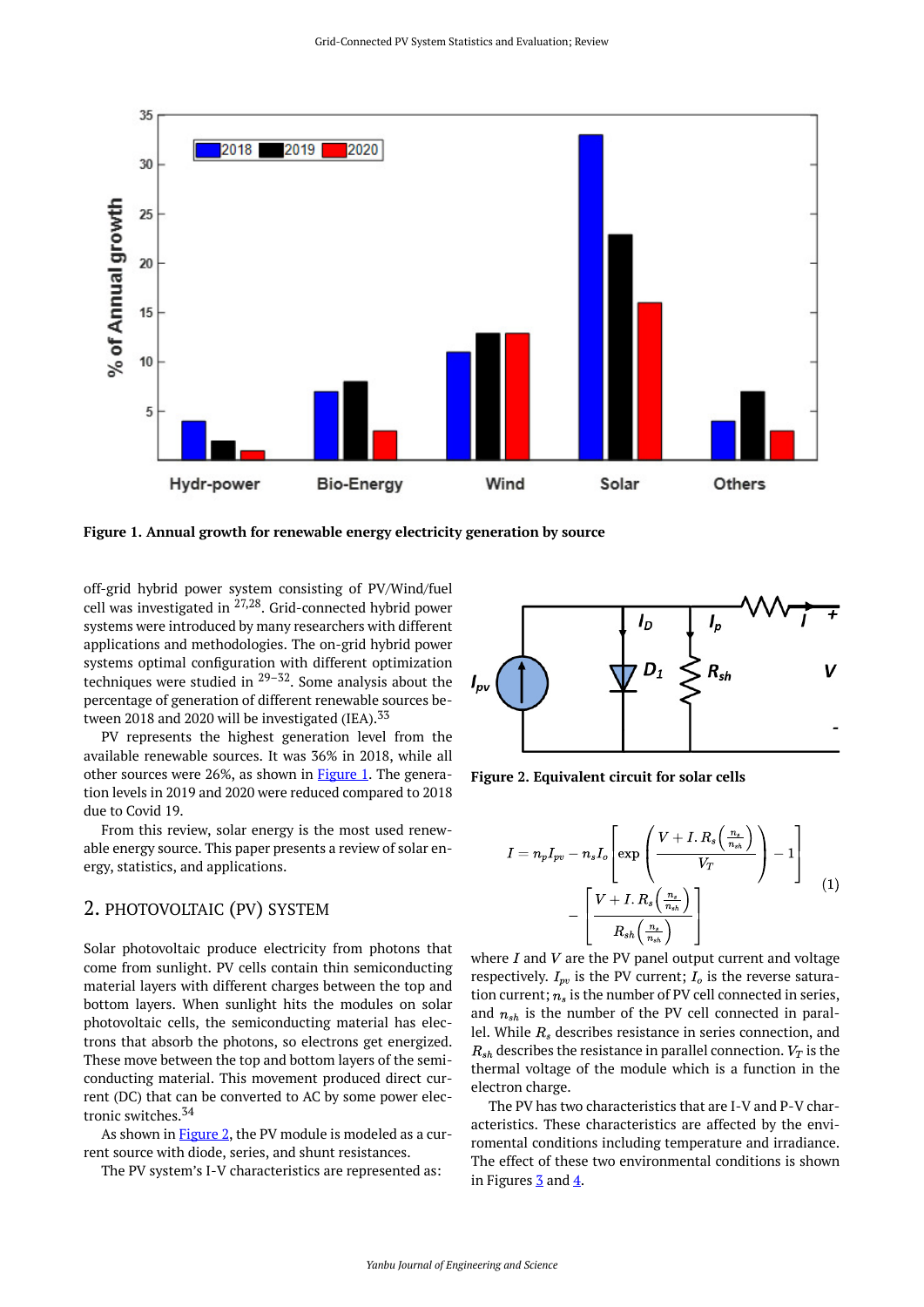<span id="page-2-0"></span>

<span id="page-2-1"></span>**Figure 3. PV system characteristics at irradiation change a- I-V responses b- P-V responses** 



**Figure 4. PV system characteristics at cell temperature change a- I-V responses b- P-V responses** 

All solar PV systems may be classified into two categories: On-grid and Off-grid systems.

#### 2.1. ON-GRID SYSTEM

On-grid solar PV system using a solar energy source can generate electricity where it is connected to the utility grid. When sunlight strikes the solar photovoltaic cell's modules, the modules convert the sun's energy into electricity that can power loads; whether the electricity is drawn from a PV

system or the grid load power will stay the same. The DC output of the PV system is decreased/increased by DC-DC boost/buck converters, respectively. The DC power generated from the Dc-DC converter is converted to AC through an inverter. This AC power is the standard electrical current used for most loads. The electrical current passes from the inverter to the electrical service panel, which distributes power to all loads. A tracking meter, which is available as an option, can keep track of all loads' total electricity usage, the solar installation's total output, and more. These track-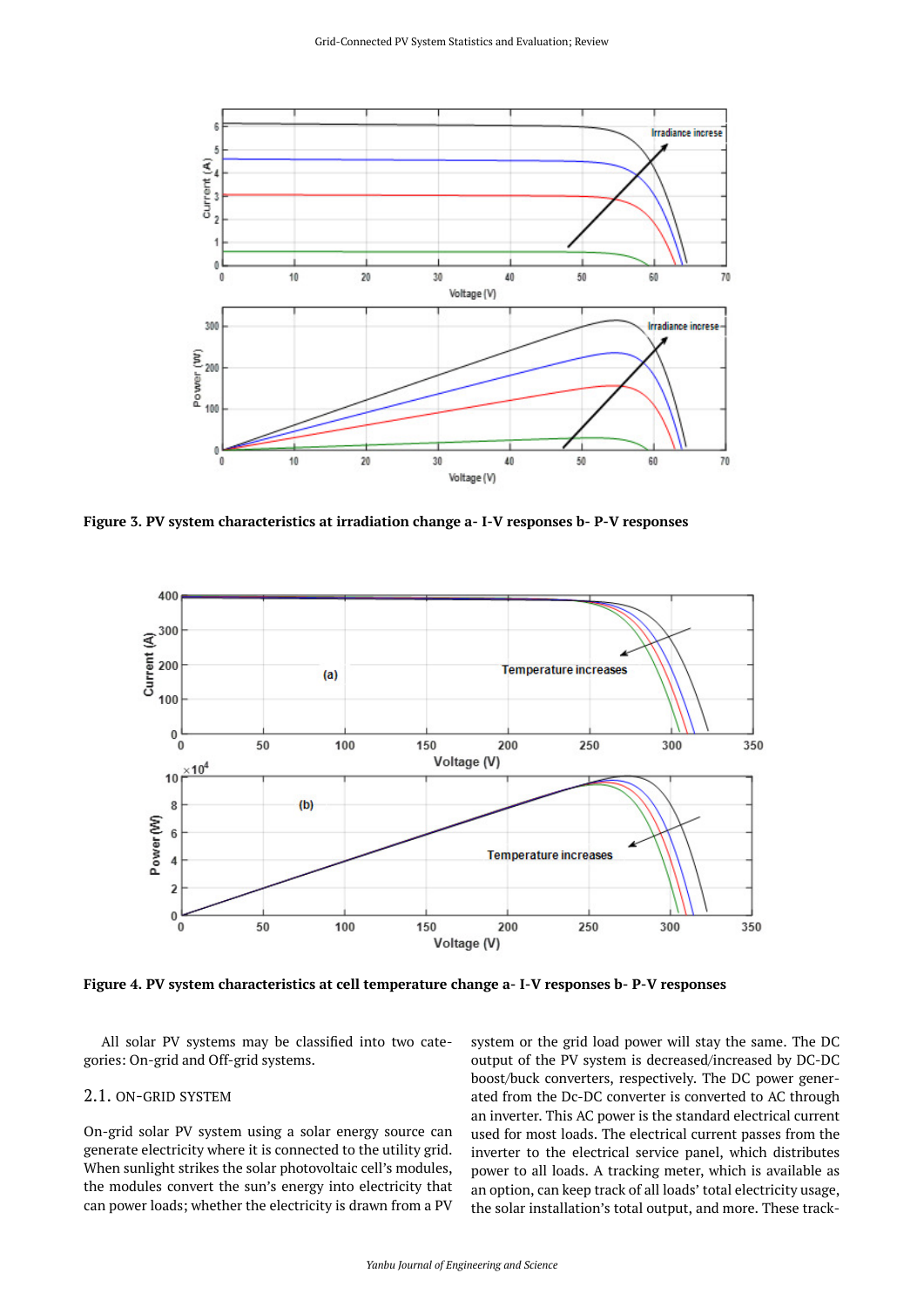<span id="page-3-0"></span>

**Figure 5. Typical on-grid PV system** 

<span id="page-3-1"></span>ing systems frequently include live display systems or online monitors, allowing you to keep track of how much electricity your system uses and how well it performs at any given time. If the solar system's output exceeds the loads during the day, the excess electricity is fed back into the grid. The electrical meter will turn backward when this happens. Using more electricity than a solar installation produces at night means that the extra energy required to power the loads is sourced from the grid, as it would normally be. Using the batteries as energy storage in these ongrid systems is not an amendatory option as in case of the absence of the power from PV, the grid supplies the needed loads. A typical on-grid PV system is shown in [Figure 5.](#page-3-0)<sup>35</sup>

The Advantages of the on-grid PV system are: less expensive, due to not needing batteries and other equipment, net metering offsets the electricity produced by a solar system to the electricity used from the grid during the night, and in some countries, if the solar system's production exceeds the loads, the excess electricity is fed back into the grid so you can get profit from it. However, these systems have some drawbacks, including in case the grid goes down, the PV system will shut off beside the dependency of the grid. $36$ 

#### 2.2. OFF-GRID SYSTEM

Off-grid solar PV systems are working out of the grid. The main goal of the off-grid solar PV systems is in places where the grid is not available. It is helpful in light-load applications, rural areas, street lights, street signage, and traffic lights applications. The off-grid system comprises solar panels, some converters and inverters, charger controllers and a battery bank as a storage unit. When sunlight hits the modules on solar photovoltaic cells, the modules convert the sun energy into electricity that can power the loads. The charge controller protects your battery bank from overcharging or undercharging. In normal conditions, the produced DC power will store in the battery bank to be used at night or on cloudy days. At the same time, it can use this power to feed the loads but should be converting the DC power into AC power by inverter because most loads are AC. A typical off-grid PV system is given in [Figure 6](#page-3-0).<sup>37</sup>

The optional generator is not always required; it will provide electricity. It has many types such as biodiesel, petroleum, diesel, etc. In addition, there is a system meter that measures and displays your solar PV system performance and status. The off-grid PV system has some requirements and more complexity than the on-grid type. From these re-



**Figure 6. Typical off-grid PV system** 



**Figure 7. Countries with current FPV installation** 

quirements, mounting system, inverters, controllers, and batteries. The off-grid system is independent of the grid and useful for locations far from the transmission line of the grid. But it is costlier than the on-grid system as mandatory need for batteries along with their maintenance and relatively short lifespan. Moreover, surplus energy production could go to waste. A general comparison between on-grid and off-grid PV systems is given in [Table 2.](#page-4-0)

There are also quickly increasing floating photovoltaic (FPV) systems, as shown in [Figure 7](#page-3-1). These systems are built right on the water's edge. The water-based configuration of FPV systems can be mutually beneficial: it can lower PV operating temperatures and potentially cut solar energy generation costs, as well as reduce evaporation and algae growth. These floating systems are characterized by Higher land-use efficiency, Increased energy yield, Lower module degradation, reduced water evaporation, improved water quality, reduced algae growth, less prone to dust pollution and Ease of installation.<sup>38</sup>

# 3. GLOBAL SOLAR PV MARKET AND GENERATING LEVELS

FPV panels, along with PV panels installed on the ground and on the roof, are among the most important pillars in the global solar PV market. Currently, more than 60 countries are seeking to expand or deploy the FPV as shown on the map [Figure 4.](#page-2-1) More than 350 operating FPV systems are spread across more than 35 nations, with a total capacity of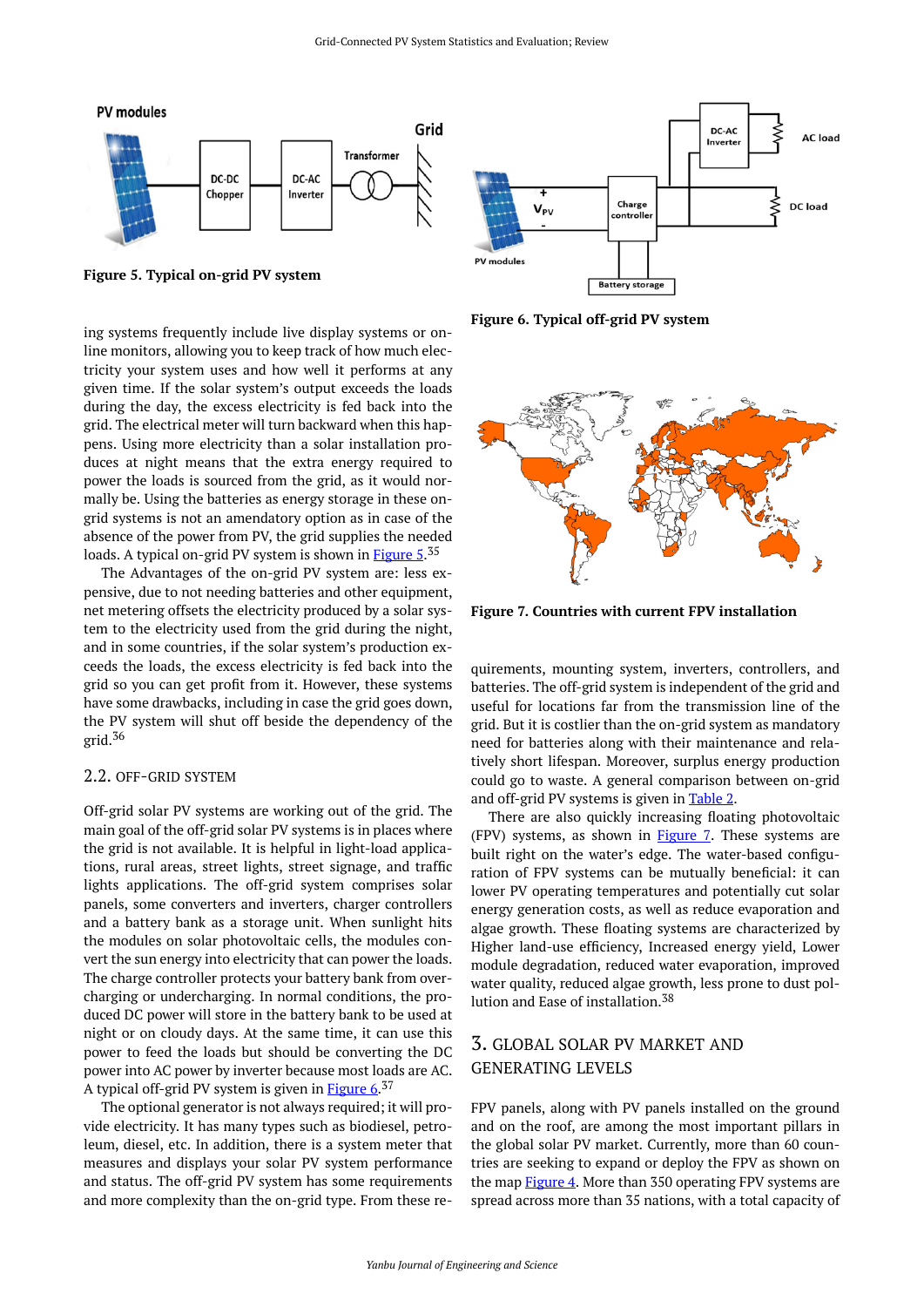<span id="page-4-0"></span>

|  | Table 2. General comparison between on-grid and off-grid PV systems |  |  |
|--|---------------------------------------------------------------------|--|--|
|  |                                                                     |  |  |

|                         | On-grid            | Off-grid |
|-------------------------|--------------------|----------|
| Cost                    | Low                | Moderate |
| Connect to grid         | Yes                | No       |
| <b>Requires battery</b> | No                 | Yes      |
| constructing the system | Simple to moderate | Moderate |
| Life span               | Long               | Long     |



**Figure 8. The world's ten largest solar power plants** 

around 2.6 GW as of the end of August 2020. Although still considered a niche, FPV is expected to develop at a rate of more than 20% per year over the next five years. Asia is predicted to represent nearly two-thirds of worldwide demand, with China, India, South Korea, Taiwan, Thailand, and Vietnam leading the way.<sup>39</sup>

China is now the largest market in the world of floating photovoltaic panels, As a result, it is eligible for a 20-year FIT or as a "grid-parity" project. China's Datang Power issued a tender in June this year, seeking multiple proposals for a total capacity of 820 MW of FPV to be installed across China by December 2021.<sup>40</sup> India's domestic solar PV sector is one of the most competitive in the world, with bid costs for FPV tenders dropping by 45 percent between 2016 and 2018. There are various causes for such a low offer, including improvements in manufacturing techniques, material cost reductions, floater thickness reductions, and aggressive bidding by developers seeking FPV experience. Given that the Indian government issued a series of bids for FPV systems totaling around 2 GW between 2018 and 2019, the latter could be the key reason. Around 1.7 GW is now under various phases of development.<sup>41</sup>

This section describes generation development in some countries, as well as India, China, the United Arab Emirates, and Egypt. Due to low production or restricted changes in market development, not all nations are covered in this research. Generally, the Solar PV system is considered the cheapest form of electricity generation in many countries and markets. India is the number one country of leading Electricity generation from solar plants in 2020 by 2245MW and then Egypt, China with 1650, 1547 MW. [Table 3](#page-5-0) shows the generation levels of these countries.

In Southeast Asia, Thailand is the largest producer of solar energy. Solar capacity has grown from 1299 MW in 2014 SORRY! WE COULDN'T RENDER YOUR ATTACHMENT

to 2021 MW in 2015 as it ended 2016 with over 2800 MW, which is higher than all other Southeast Asian countries combined. Its goal is to install 6000 MW by 2036.

In Singapore in 2015, the installed capacity of the solar power system was almost 60 MW and it doubled at the end of 2016 to 126 MW. Singapore plans to install 350 MW by 2020.<sup>42</sup>

India is the number one country leading electricity generation from solar plants in 2020. By 2022, 100 GW by 2030, and 200 GW by 2050, India will build a solar generation capacity of 20 GW, 100 GW, and 200 GW, respectively, as shown in [Table 4.](#page-5-1)<sup>43</sup>

In just nine months in 2017, China installed 43 GW of solar electricity. As a result, China's government increased its objective to 213 GW by 2020, more than doubling the previ-ous target. [Table 5](#page-5-2) shows that solar power contributed 118.2 TWh of the 6,412 TWh energy produced in China in 2017, accounting for 1.84 percent of total electricity output, up from 40 GW in 2017. 44

Solar electricity generation in the Eurozone was estimated to be 44.8 TWh in 2011, with 51.4 GW of installed capacity. In Italy, solar electricity accounted for roughly 3.6 percent, 3.1 percent in Germany, and 2.6 percent in Spain. According to Euro Observer, the total installed capacity will be at least 120 GW in 2020, as shown in <u>Table 6</u>.<sup>45</sup>

Africa's development vision recognizes that improving access to affordable and dependable electricity is critical to achieving the desired social and economic success. Egypt and South Africa, [Table 7](#page-5-3).46

In 2017, Egypt has made considerable progress in the field of renewable energy promotes solar energy in the rest of Africa. The country is setting itself up as a model. In the wake of its many solar projects such as Benban Solar Park is in pole position. The Egyptian authorities plan to produce 20% of the country's electricity from renewable energy sources by 2022.47

Solar thermal and photovoltaic energy production achieved a new high of 72.2 GW hours in the United States of America by 2019. By the end of 2018, the country has around 62.7 GW of cumulative PV capacity.<sup>48</sup>

In 2018, PV electricity systems generated roughly 15.4 TWh, or 5.9% of total electricity demand in Australia. The total share of renewable electricity was 18.9% in 2010, and it is expected to rise to 20% by 2020. The largest five solar farms in Australia are shown in [Table 9.](#page-6-0)<sup>49</sup>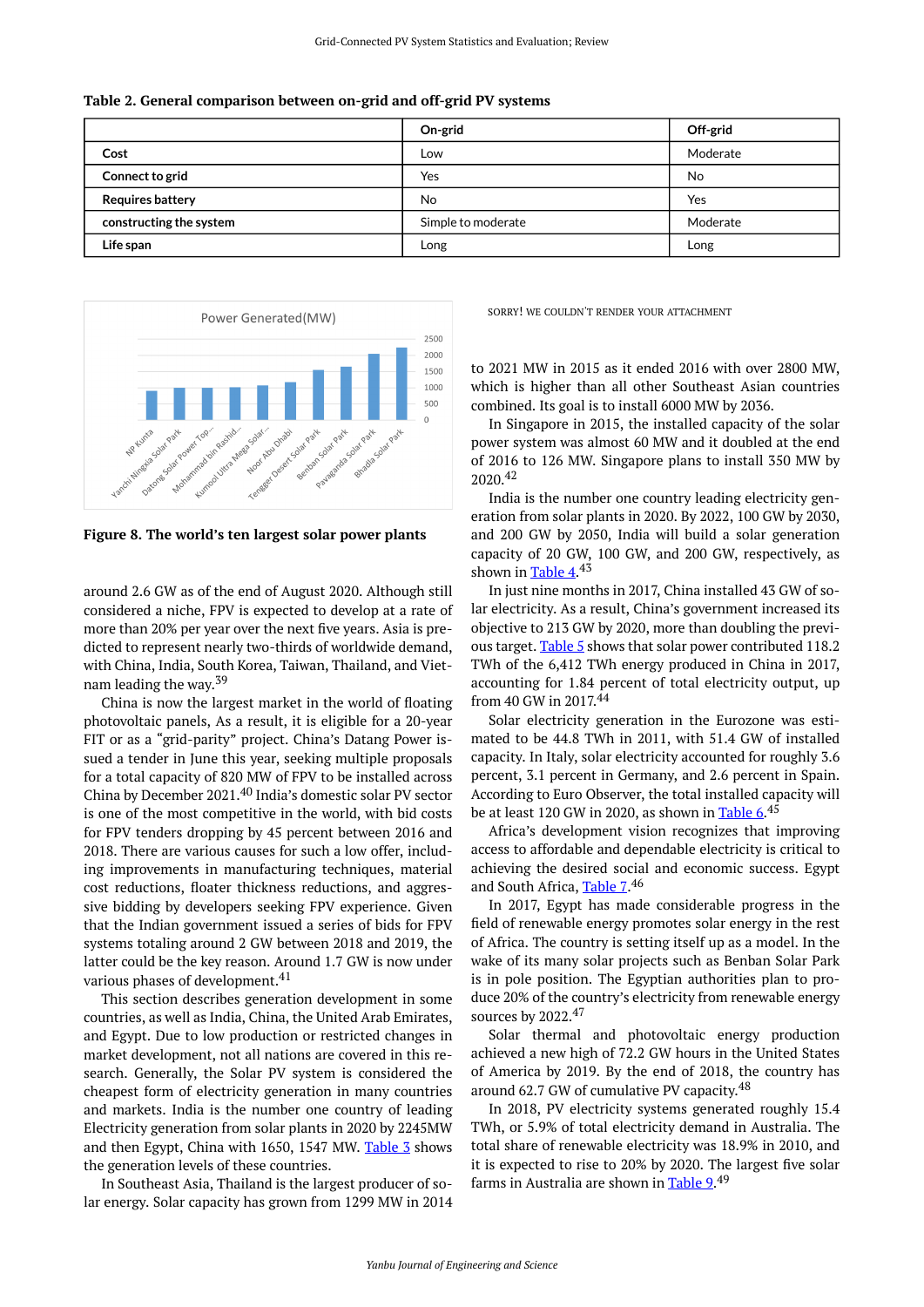#### <span id="page-5-0"></span>**Table 3. The largest ten solar power plants in the world**

| Solar farm                                   | Country    | Power Generated<br>(MW) | No. Solar<br>modules | Commissioned | Acre<br>space |
|----------------------------------------------|------------|-------------------------|----------------------|--------------|---------------|
| Bhadla Solar Park                            | India      | 2245                    | 725000               | 14085        | 2020          |
| Pavaganda Solar Park                         | India      | 2050                    | 666663               | 13000        | 2019          |
| Benban Solar Park                            | Egypt      | 1650                    | 720000               | 9192.32      | 2019          |
| Tengger Desert Solar Park                    | China      | 1547                    | 150000               | 10625.5      | 2016          |
| Noor Abu Dhabi                               | <b>UAE</b> | 1177                    | 320000               | 1976.84      | 2019          |
| Kumool Ultra Mega Solar Park                 | India      | 1070                    | 400000               | 6000         | 2017          |
| Mohammad bin Rashid Al Maktoum<br>Solar Park | <b>UAE</b> | 1013                    | 230000               | 1111.97      | 2020          |
| Datong Solar Power Top Runner<br>Base        | China      | 1000                    | 400000               | 5932.32      | 2017          |
| Yanchi Ningxia Solar Park                    | China      | 1000                    | 400000               | 5870.61      | 2016          |
| NP Kunta                                     | India      | 900                     | 217000               | 7924.76      | 2020          |

#### <span id="page-5-1"></span>**Table 4. The largest five solar farms in India**

| Solar farm                         | <b>Power Generated (MW)</b> | Commissioned |  |
|------------------------------------|-----------------------------|--------------|--|
| <b>Bhadla Solar Park</b>           | 2245                        | 2020         |  |
| Pavaganda Solar Park               | 2050                        | 2019         |  |
| Kumool Ultra Mega Solar Park       | 1070                        | 2017         |  |
| <b>NP Kunta</b>                    | 900                         | 2020         |  |
| <b>Kamuthi Solar Power Station</b> | 648                         | 2016         |  |

#### <span id="page-5-2"></span>**Table 5. The largest five solar farms in China**

| Solar farm                         | <b>Power Generated (MW)</b> | Commissioned |  |
|------------------------------------|-----------------------------|--------------|--|
| <b>Tengger Desert Solar Park</b>   | 1547                        | 2016         |  |
| Datong Solar Power Top Runner Base | 1000                        | 2017         |  |
| Yanchi Ningxia Solar Park          | 1000                        | 2015         |  |
| Longyangxia Dam Solar Park         | 850                         | 2015         |  |
| Three Gorges Delingha Solar Park   | 850                         | 2015         |  |

#### <span id="page-5-3"></span>**Table 7. The largest five solar farms in Africa**

| Solar farm               | Country      | <b>Power Generated (MW)</b> | Commissioned |
|--------------------------|--------------|-----------------------------|--------------|
| <b>Benban Solar Park</b> | Egypt        | 1650                        | 2019         |
| The Noor Solar Complex   | Morocco      | 500                         | 2018         |
| De Aar solar project     | South Africa | 175                         | 2014         |
| Xina Solar One           | South Africa | 100                         | 2017         |
| KaXu Solar One           | South Africa | 100                         | 2015         |

# 4. CONCLUSIONS

This paper presents an overview of some different types of renewable energy sources either for on-grid or off-grid applications. In addition, this is paper provides an overview of solar cells, their importance, and the extent of their global spread for those interested in the fields of solar energy work. Besides the paper also provides a compilation of some

statistics on most countries and continents producing solar energy.

Submitted: December 21, 2021 +03, Accepted: January 24, 2022 +03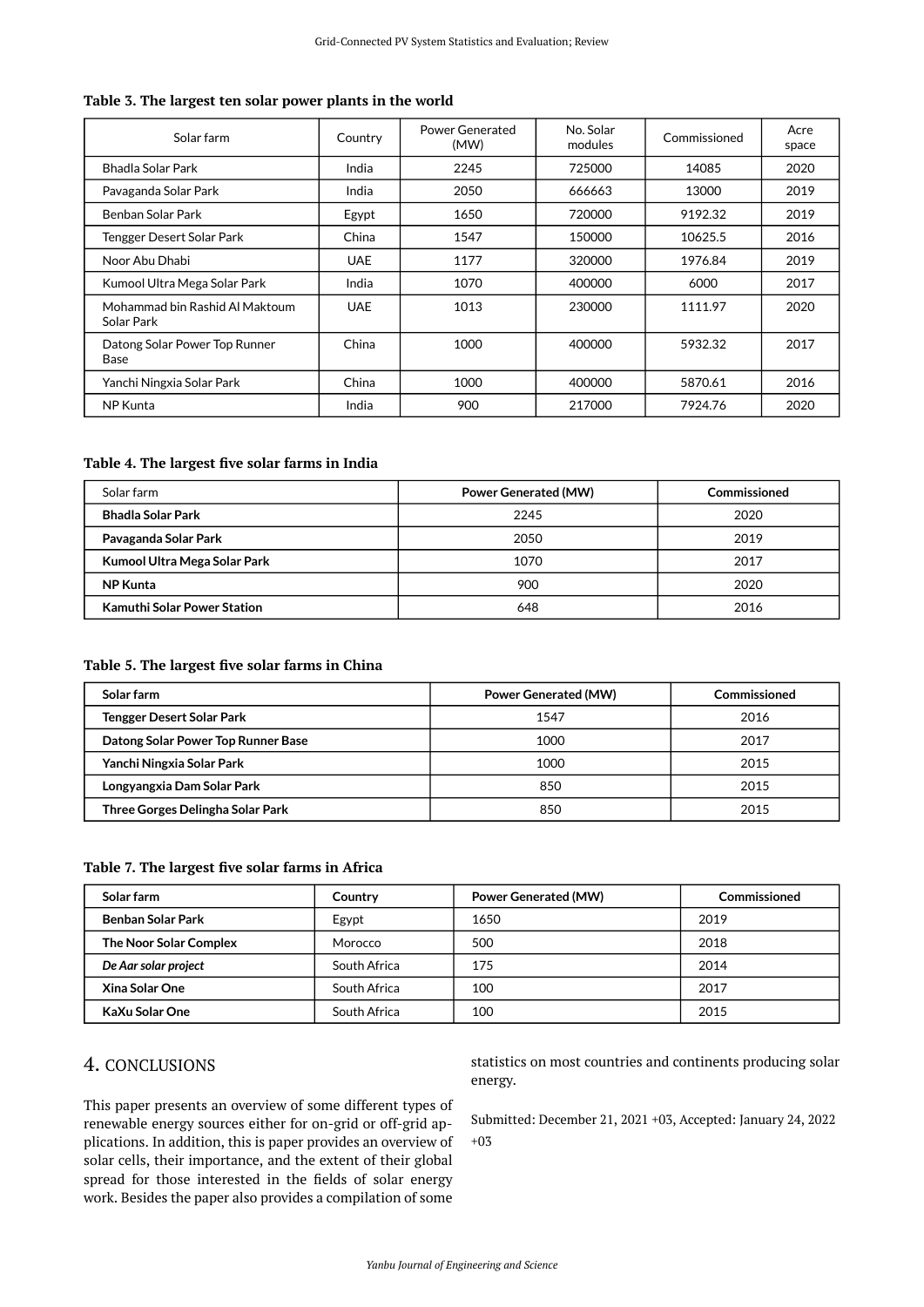## **Table 8. The largest five solar farms in United States**

| Solar farm                     | <b>Power Generated (MW)</b> | Commissioned |  |
|--------------------------------|-----------------------------|--------------|--|
| Topaz solar farm               | 580                         | 2015         |  |
| The Copper Mountain Solar      | 552                         | 2011         |  |
| The Desert Sunlight Solar Farm | 550                         | 2011         |  |
| Ivanpah Solar                  | 392                         | 2013         |  |
| Agua Caliente Solar Project    | 290                         | 2014         |  |

## <span id="page-6-0"></span>**Table 9. The largest five solar farms in Australia**

| Solar farm                     | <b>Power Generated (MW)</b> | Commissioned |  |
|--------------------------------|-----------------------------|--------------|--|
| Limondale solar PV power plant | 349                         | 2019         |  |
| Bungala solar plant            | 275                         | 2019         |  |
| Daydream solar farm            | 180                         | 2018         |  |
| Coleambally solar farm         | 150                         | 2018         |  |
| Finley solar farm              | 133                         | 2019         |  |



This is an open-access article distributed under the terms of the Creative Commons Attribution 4.0 International License (CCBY-4.0). View this license's legal deed at http://creativecommons.org/licenses/by/4.0 and legal code at http://creativecommons.org/licenses/by/4.0/legalcode for more information.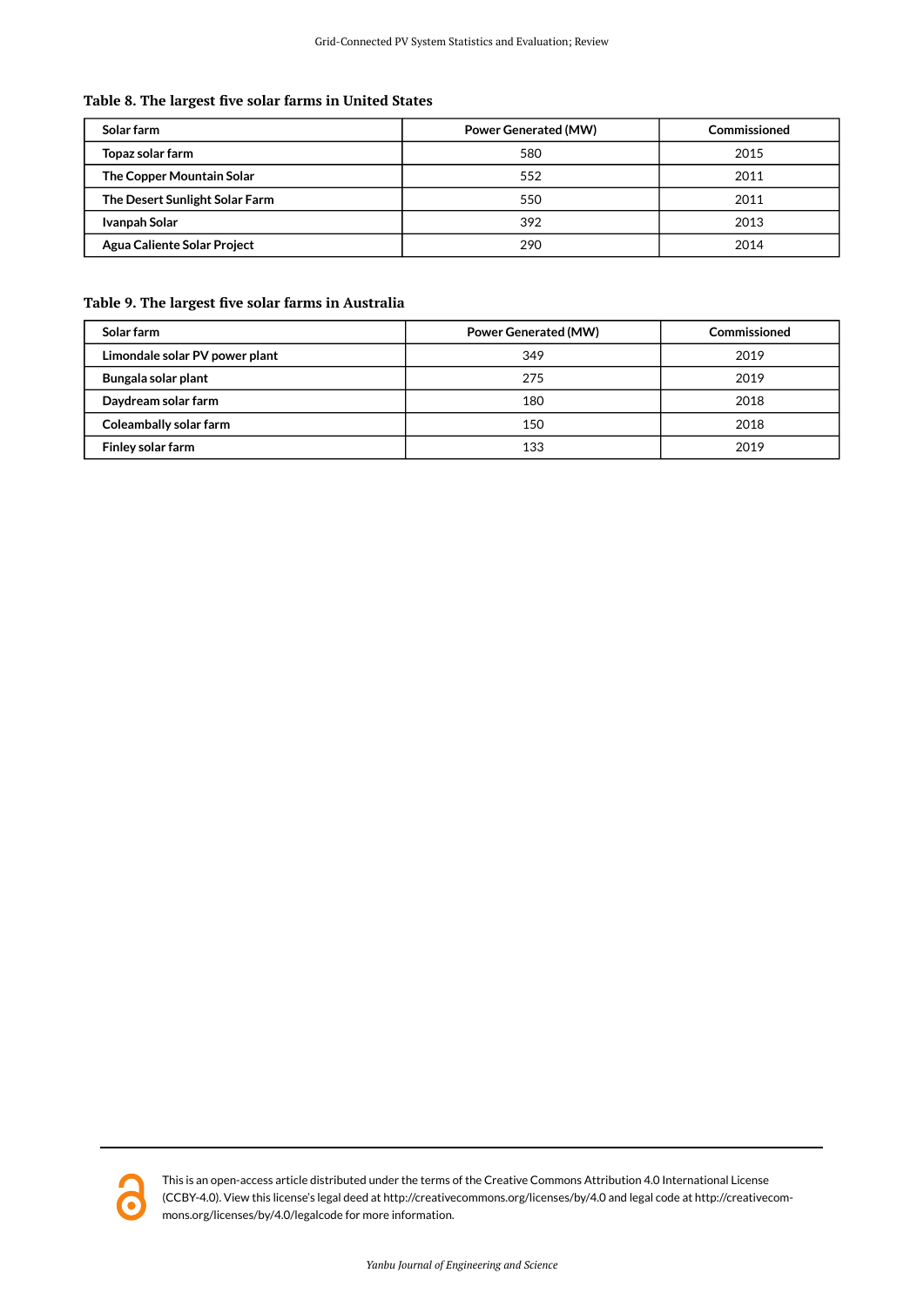# REFERENCES

1. PV Power Plants Industry Guide [http://www.PVreso](http://www.pvresources.com/) [urces.com](http://www.pvresources.com/)

2. Alhejji A, Mosaad MI. Performance enhancement of grid-connected PV systems using adaptive reference PI controller. *Ain Shams Engineering Journal*. 2021;12(1):541-554. [doi:10.1016/j.asej.2020.08.006](https://doi.org/10.1016/j.asej.2020.08.006)

3. Al-Shahri OA, Ismail FB, Hannan MA, et al. Solar photovoltaic energy optimization methods, challenges and issues: A comprehensive review. *Journal of Cleaner Production*. 2021;284:125465. [doi:1](https://doi.org/10.1016/j.jclepro.2020.125465) [0.1016/j.jclepro.2020.125465](https://doi.org/10.1016/j.jclepro.2020.125465)

4. Neslen A. Wind power is cheapest energy, EU analysis finds. The Guardian. Published 2014. Accessed March 16, 2019. [https://www.theguardian.c](https://www.theguardian.com/environment/2014/oct/13/wind-power-is-cheapest-energy-unpublished-eu-analysis-finds) [om/environment/2014/oct/13/wind-power-is-cheapes](https://www.theguardian.com/environment/2014/oct/13/wind-power-is-cheapest-energy-unpublished-eu-analysis-finds) [t-energy-unpublished-eu-analysis-finds](https://www.theguardian.com/environment/2014/oct/13/wind-power-is-cheapest-energy-unpublished-eu-analysis-finds)

5. Yunus AMS, Abu-Siada A, Mosaad MI, Albalawi H, Aljohani M, Jin JX. Application of SMES technology in improving the performance of a DFIG-WECS connected to a weak grid. *IEEE Access*. 2021;9:124541-124548. [doi:10.1109/access.2021.3110](https://doi.org/10.1109/access.2021.3110995) [995](https://doi.org/10.1109/access.2021.3110995)

6. Mosaad MI, Abu-Siada A, Ismaiel MM, Albalawi H, Fahmy A. Enhancing the fault ride-through capability of a DFIG-WECS using a high-temperature superconducting coil. *Energies*. 2021;14(19):6319. [do](https://doi.org/10.3390/en14196319) [i:10.3390/en14196319](https://doi.org/10.3390/en14196319)

7. Yüksel I. Hydropower for sustainable water and energy development. *Renewable and Sustainable Energy Reviews*. 2010;14(1):462-469. [doi:10.1016/j.rse](https://doi.org/10.1016/j.rser.2009.07.025) [r.2009.07.025](https://doi.org/10.1016/j.rser.2009.07.025) 

8. Field C, Campbell J, Lobell D. Biomass energy: the scale of the potential resource. *Trends in Ecology & Evolution*. 2008;23(2):65-72. [doi:10.1016/j.tree.2007.1](https://doi.org/10.1016/j.tree.2007.12.001) [2.001](https://doi.org/10.1016/j.tree.2007.12.001)

9. Lombardo. *Disadvantages and Advantages of Hydrogen Fuel Cells*. The Next Galaxy; 2017.

10. Samy MM, Mosaad MI, El-Naggar MF, Barakat S. Reliability support of undependable grid using green energy systems: economic study. *IEEE Access*. 2021;9:14528-14539. [doi:10.1109/access.2020.304848](https://doi.org/10.1109/access.2020.3048487) [7](https://doi.org/10.1109/access.2020.3048487) 

11. Kharrich M, Kamel S, Ellaia R, et al. Economic and ecological design of hybrid renewable energy systems based on a developed IWO/BSA algorithm. *Electronics*. 2021;10(6):687. [doi:10.3390/electronics10060687](https://doi.org/10.3390/electronics10060687) 

12. Mosaad MI, Ramadan HSM, Aljohani M, El-Naggar MF, Ghoneim SSM. Near-optimal PI controllers of STATCOM for efficient hybrid renewable power system. *IEEE Access*. 2021;9:34119-34130. [doi:10.110](https://doi.org/10.1109/access.2021.3058081) [9/access.2021.3058081](https://doi.org/10.1109/access.2021.3058081)

13. Saleem MS, Abas N, Kalair AR, et al. Design and optimization of hybrid solar-hydrogen generation system using TRNSYS. *Int J Hydrogen Energy*. 2020;45(32):15814-15830. [doi:10.1016/j.ijhydene.201](https://doi.org/10.1016/j.ijhydene.2019.05.188) [9.05.188](https://doi.org/10.1016/j.ijhydene.2019.05.188)

14. Singh S, Chauhan P, Singh N. Capacity optimization of grid connected solar/fuel cell energy system using hybrid ABC-PSO algorithm. *Int J Hydrogen Energy*. 2020;45(16):10070-10088. [doi:10.10](https://doi.org/10.1016/j.ijhydene.2020.02.018) [16/j.ijhydene.2020.02.018](https://doi.org/10.1016/j.ijhydene.2020.02.018)

15. Kharrich M, Kamel S, Alghamdi AS, et al. Optimal design of an isolated hybrid microgrid for enhanced deployment of renewable energy sources in Saudi Arabia. *Sustainability*. 2021;13(9):4708. [doi:10.3390/s](https://doi.org/10.3390/su13094708) [u13094708](https://doi.org/10.3390/su13094708) 

16. Alam MJE, Muttaqi KM, Sutanto D. Alleviation of neutral-to-ground potential rise under unbalanced allocation of rooftop PV using distributed energy storage. *IEEE Trans Sustain Energy*. 2015;6(3):889-898. [doi:10.1109/tste.2015.2415778](https://doi.org/10.1109/tste.2015.2415778) 

17. WWEA. World wind capacity at 650,8 GW, Corona crisis will slow down markets in 2020, renewables to be core of economic stimulus programmes. Published 2020. Accessed September 9, 2020. [https://wwindea.o](https://wwindea.org/blog/2020/04/16/world-wind-capacity-at-650-gw) [rg/blog/2020/04/16/world-wind-capacity-at-650-gw](https://wwindea.org/blog/2020/04/16/world-wind-capacity-at-650-gw)

18. El-Naggar MF, Mosaad MI, Hasanien HM, AbdulFattah TA, Bendary AF. Elephant herding algorithm-based optimal PI controller for LVRT enhancement of wind energy conversion systems. *Ain Shams Engineering Journal*. 2021;12(1):599-608. [doi:1](https://doi.org/10.1016/j.asej.2020.07.013) [0.1016/j.asej.2020.07.013](https://doi.org/10.1016/j.asej.2020.07.013)

19. Mosaad MI. Direct power control of SRG-based WECSs using optimised fractional-order PI controller. *IET Electric Power Applications*. 2020;14(3):409-417.

20. Mosaad MI, Sabiha NA. Ferroresonance overvoltage mitigation using STATCOM for gridconnected wind energy conversion systems. *Journal of Modern Power Systems and Clean Energy*. [doi:10.3583](https://doi.org/10.35833/MPCE.2020.000286) [3/MPCE.2020.000286](https://doi.org/10.35833/MPCE.2020.000286)

21. Dong Z, Tan J, Muljadi E, et al. Developing of quaternary pumped storage hydropower for dynamic studies. *IEEE Trans Sustain Energy*. 2020;11(4):2870-2878. [doi:10.1109/tste.2020.2980585](https://doi.org/10.1109/tste.2020.2980585)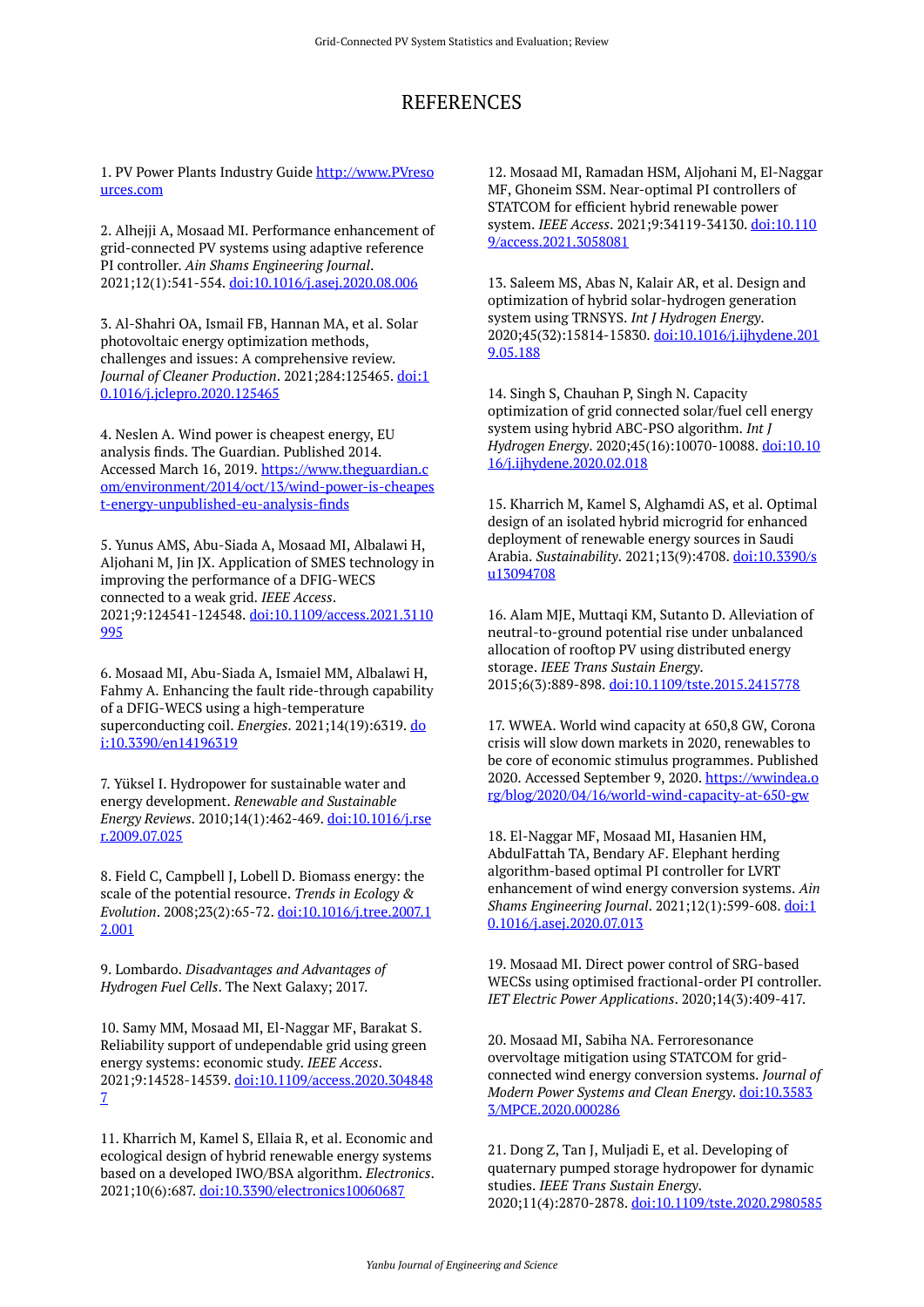22. Ishitsuka K, Mogi T, Sugano K, Yamaya Y, Uchida T, Kajiwara T. Resistivity-based temperature estimation of the Kakkonda Geothermal Field, Japan, using a neural network and neural kriging. *IEEE Geosci Remote Sensing Lett*. 2018;15(8):1154-1158. [do](https://doi.org/10.1109/lgrs.2018.2832647) [i:10.1109/lgrs.2018.2832647](https://doi.org/10.1109/lgrs.2018.2832647)

23. The U.S. Energy Information Administration (EIA).

24. Eteiba MB, Barakat S, Samy MM, Wahba WI. Optimization of an off-grid PV/biomass hybrid system with different battery technologies. *Sustainable Cities and Society*. 2018;40:713-727. [doi:10.1016/j.scs.2018.0](https://doi.org/10.1016/j.scs.2018.01.012) [1.012](https://doi.org/10.1016/j.scs.2018.01.012)

25. Samy MM. Techno-economic analysis of hybrid renewable energy systems for electrification of rustic area in Egypt. *Innovative Systems Design and Engineering*. 8(1):42-54.

26. Mokhtara C, Negrou B, Settou N, Settou B, Samy MM. Design optimization of off-grid Hybrid Renewable Energy Systems considering the effects of building energy performance and climate change: case study of Algeria. *Energy*. 2021;219:119605. [doi:1](https://doi.org/10.1016/j.energy.2020.119605) [0.1016/j.energy.2020.119605](https://doi.org/10.1016/j.energy.2020.119605)

27. el-Raouf MO abed, Mosaad MI, Mallawany Adel, Al-Ahmar MA, Bendary FME. MPPT of PV-Wind-Fuel Cell of Off-Grid Hybrid System for a New Community. In: *Twentieth International Middle East Power Systems Conference (MEPCON)*. IEEE; 2018:480-487. [doi:10.11](https://doi.org/10.1109/mepcon.2018.8635165) [09/mepcon.2018.8635165](https://doi.org/10.1109/mepcon.2018.8635165)

28. Kharrich M, Kamel S, Alghamdi AS, et al. Optimal design of an isolated hybrid microgrid for enhanced deployment of renewable energy sources in Saudi Arabia. *Sustainability*. 2021;13(9):4708. [doi:10.3390/s](https://doi.org/10.3390/su13094708) [u13094708](https://doi.org/10.3390/su13094708)

29. Samy MM, Elkhouly HI, Barakat S. Multi-objective optimization of hybrid renewable energy system based on biomass and fuel cells. *Int J Energy Res*. 2021;45(6):8214-8230. [doi:10.1002/er.5815](https://doi.org/10.1002/er.5815) 

30. Samy MM, Mosaad MI, Barakat S. Optimal economic study of hybrid PV-wind-fuel cell system integrated to unreliable electric utility using hybrid search optimization technique. *Int J Hydrogen Energy*. 2021;46(20):11217-11231. [doi:10.1016/j.ijhydene.202](https://doi.org/10.1016/j.ijhydene.2020.07.258) [0.07.258](https://doi.org/10.1016/j.ijhydene.2020.07.258) 

31. Samy MM, Alkhuzaii KA. Optimization and sizing of an island microgrid based on photovoltaic/fuel cell (PV/FC) in KSA. *Yanbu Journal of Engineering and Science*. 2020;17:15-26. [doi:10.53370/001c.23728](https://doi.org/10.53370/001c.23728) 

32. Ali ES, Elazime SMA. Grasshopper optimization approach for power system stabilizers pattern. *Yanbu Journal of Engineering and Science*. 2020;17:27-36.

33. The International Energy Agency. *European Union 2020*. IEA; 2020. [https://www.iea.org/reports/europea](https://www.iea.org/reports/european-union-2020) [n-union-2020](https://www.iea.org/reports/european-union-2020)

34. Banakhr FA, Mosaad MI. High performance adaptive maximum power point tracking technique for off-grid photovoltaic systems. Published online January 15, 2021. [doi:10.21203/rs.3.rs-145776/v1](https://doi.org/10.21203/rs.3.rs-145776/v1)

35. Tawfiq AAE, El-Raouf MOA, Mosaad MI, Gawad AFA, Farahat MAE. Optimal reliability study of gridconnected PV systems using evolutionary computing techniques. *IEEE Access*. 2021;9:42125-42139. [doi:1](https://doi.org/10.1109/access.2021.3064906) [0.1109/access.2021.3064906](https://doi.org/10.1109/access.2021.3064906) 

36. Pradhan S, Murshid S, Singh B, Panigrahi BK. Performance investigation of multifunctional on-grid hybrid wind–PV system with OASC and MAF-based control. *IEEE Trans Power Electron*. 2019;34(11):10808-10822. [doi:10.1109/tpel.2019.290](https://doi.org/10.1109/tpel.2019.2900759) [0759](https://doi.org/10.1109/tpel.2019.2900759) 

37. Jasuan A, Nawawi Z, Samaulah H. Comparative analysis of applications off-grid PV system and ongrid PV system for households in Indonesia. In: *2018 International Conference on Electrical Engineering and Computer Science (ICECOS)*. IEEE; 2018:253-258. [doi:1](https://doi.org/10.1109/icecos.2018.8605263) [0.1109/icecos.2018.8605263](https://doi.org/10.1109/icecos.2018.8605263) 

38. Madhubabu A, Rao GVSK. Review of technology involved in floating solar PV system. In: *6th International Conference on Communication and Electronics Systems (ICCES)*. IEEE; 2021:376-378,. [do](https://doi.org/10.1109/icces51350.2021.9489048) [i:10.1109/icces51350.2021.9489048](https://doi.org/10.1109/icces51350.2021.9489048)

39. Botto K. South Korea Beyond Northeast Asia: How Seoul Is Deepening Ties With India and ASEAN. Carnegie Endowment. Published October 19, 2021. [ht](https://carnegieendowment.org/2021/10/19/south-korea-beyond-northeast-asia-how-seoul-is-deepening-ties-with-india-and-asean-pub-85572) [tps://carnegieendowment.org/2021/10/19/south-kore](https://carnegieendowment.org/2021/10/19/south-korea-beyond-northeast-asia-how-seoul-is-deepening-ties-with-india-and-asean-pub-85572) [a-beyond-northeast-asia-how-seoul-is-deepening-tie](https://carnegieendowment.org/2021/10/19/south-korea-beyond-northeast-asia-how-seoul-is-deepening-ties-with-india-and-asean-pub-85572) [s-with-india-and-asean-pub-85572](https://carnegieendowment.org/2021/10/19/south-korea-beyond-northeast-asia-how-seoul-is-deepening-ties-with-india-and-asean-pub-85572)

40. Kumar M, Mohammed Niyaz H, Gupta R. Challenges and opportunities towards the development of floating photovoltaic systems. *Solar Energy Materials and Solar Cells*. 2021;233:0927-09270248. [doi:10.1016/j.solmat.202](https://doi.org/10.1016/j.solmat.2021.111408) [1.111408](https://doi.org/10.1016/j.solmat.2021.111408) 

41. Bahrampour H, Beheshti Marnani AK, Askari MB, Bahrampour MR. Evaluation of renewable energies production potential in the Middle East: confronting the world's energy crisis. *Front Energy*. 2020;14(1):42-56. [doi:10.1007/s11708-017-0486-2](https://doi.org/10.1007/s11708-017-0486-2)

42. Information about the European Union in all the official languages of the EU is available on the Europa website. [http://europa.eu](http://europa.eu/)